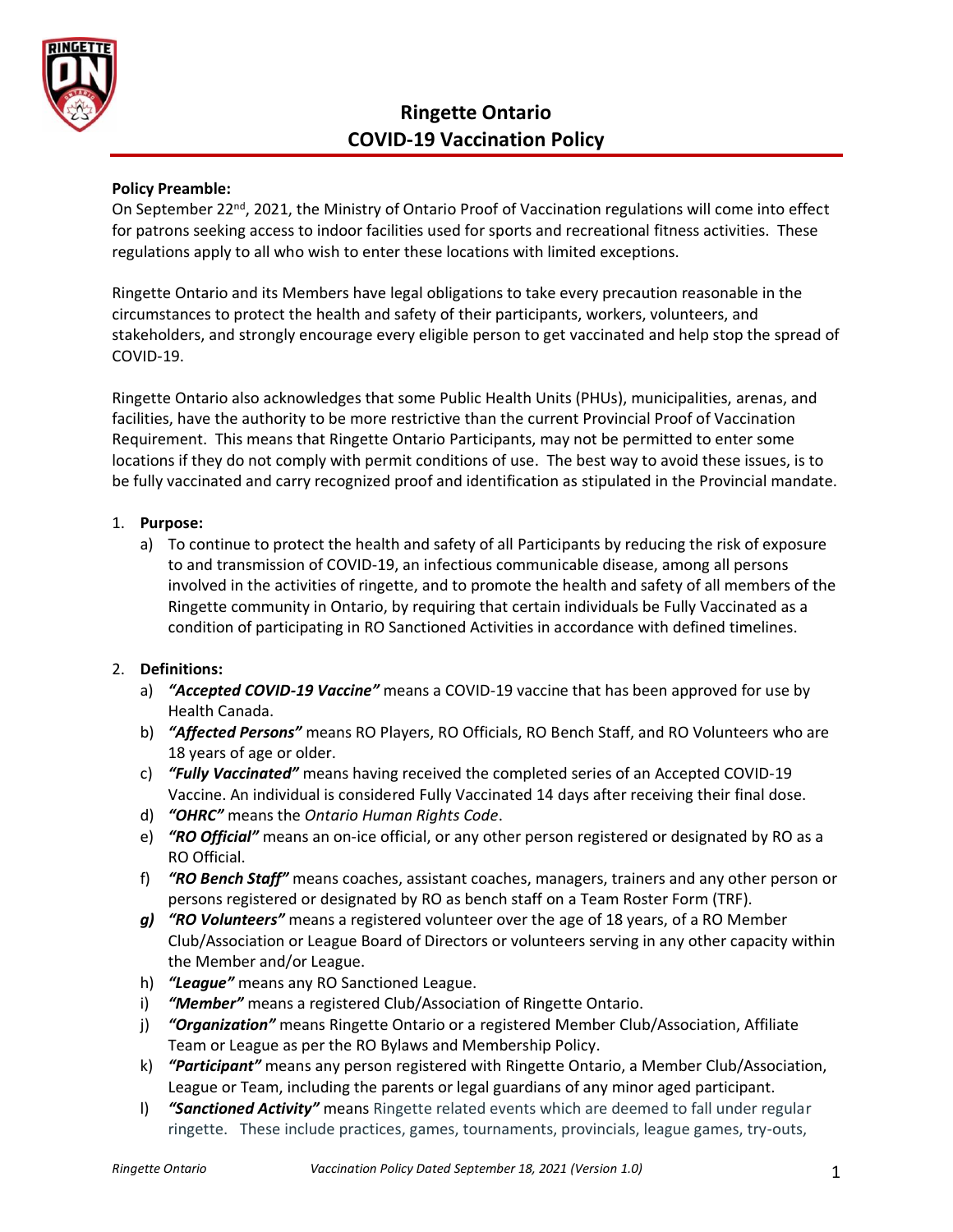banquets, dryland, and any other activity for which your Association or team has secured insurance for under Ringette Ontario.

- m) *"Third-Party Contractors"* means service providers such as fitness instructors or skating instructors who are not registered participants of Ringette Ontario, but who are hired to interact with registered participants in a Sanctioned Activity.
- n) *"Team"* means any group of individuals who gather for a Sanctioned Activity, including but not limited to players, bench staff, on-ice instructors, and volunteers.

## 3. **Policy Statement**

- a) *In order to attend or participate in RO Sanctioned Activities, the Organization requires that all Ringette Ontario Participants who are 18 years of age or older, including Players, RO Bench Staff, RO Officials, Minor Officials, Third-Party Contractors and RO Volunteers must show proof of identification and proof of being fully vaccinated against COVID-19 to a designated member of their Organization.*
- b) In addition to this Policy, Sanctioned Activities will be subject to all applicable laws and to federal, provincial, and local public health regulations related to the COVID-19 pandemic. Local Public Health Units which have stricter guidelines will take precedence over the Organizations Policy and Participants accessing those locations must abide by the permit conditions of use.
- c) Public health guidance on measures for fully vaccinated, partially vaccinated, and unvaccinated individuals continue to evolve and it is expected that amendments to this policy may occur as a result.

## **4. Zero-Tolerance**

*a) The Organization has a zero-tolerance stance towards any behaviour that would be deemed as contrary to our Code of Conduct, including but not limited to, verbal or physical threats, verbal abuse, harassment, or aggression. Participants who behave in such a manner towards any Participant of Ringette Ontario or facility location staff, will be subject to a discipline under the Ringette Ontario Discipline & Complaints Policy with their behaviour constituting a Major Infraction.* 

#### 5. **Reasons for this Policy**

a) This Policy is necessary to prevent, respond to, and alleviate any outbreak of COVID-19 in or related to our sport because of the significant risk factors for COVID-19 infection that are present while participating in an organized ringette setting as a player and non-player, both on and off the ice. These risk factors include close contact in predominantly indoor closed-space environments (e.g.: arenas, dressing rooms, etc.). The close contact nature of organized ringette makes compliance with social distancing impossible in certain circumstances and reduces the effectiveness of other infectious disease transmission protocols such as masking.

#### 6. **Vaccination Requirement and Records**

a) Effective *November 1, 2021,* all Affected Persons are required to have provided to a designated representative of the Organization evidence demonstrating that they have received the completed series of an Accepted COVID-19 Vaccine at least 14 days before they are permitted to participate in Sanctioned Activities.

#### 7. **Acceptable Documentation**

- a) Acceptable documents serving as evidence of COVID-19 vaccination include:
	- i) A digital or physical Dose Administration Receipt.